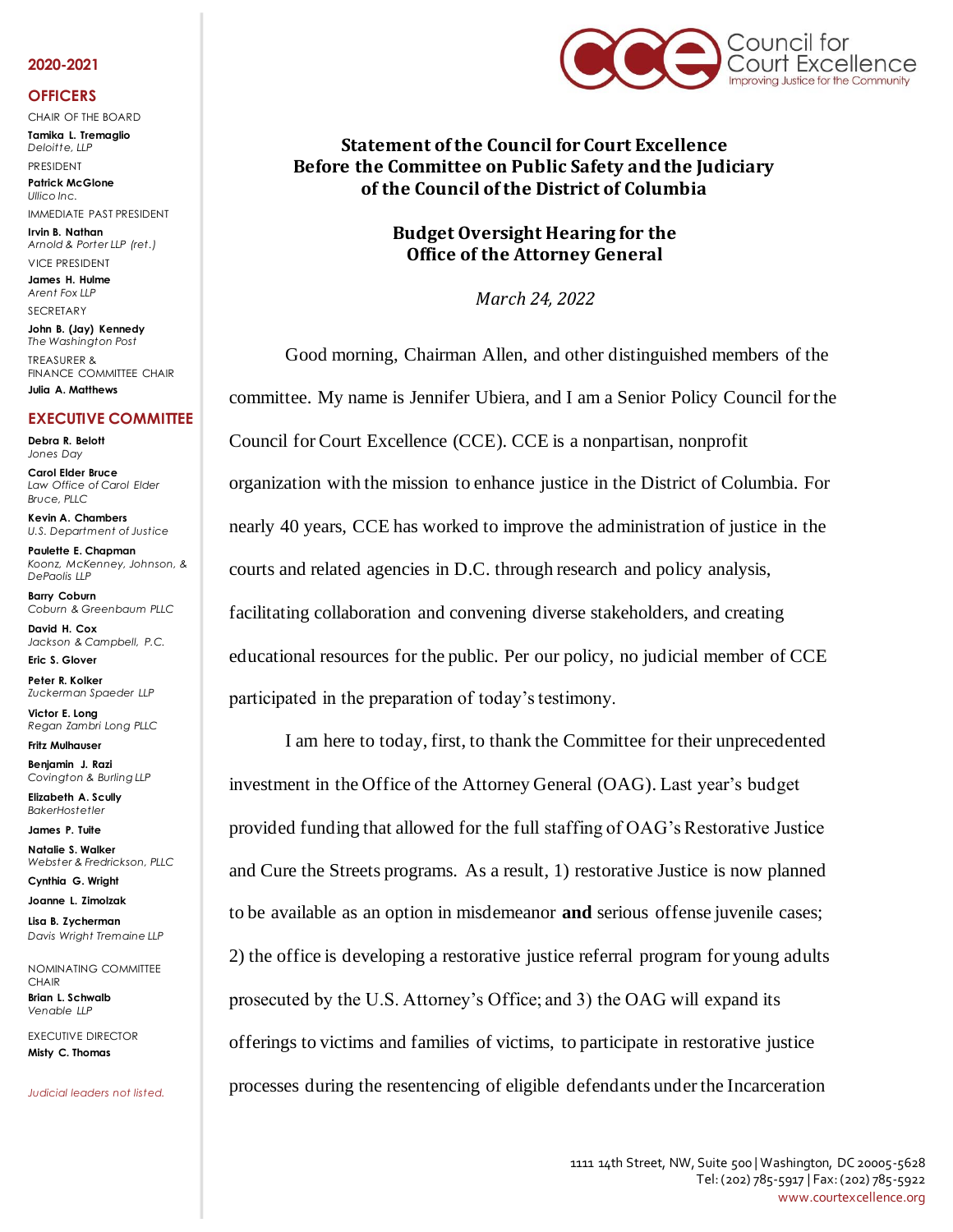

Reduction Amendment Act. As a result of the Cure the Streets funding, the program  $\overline{\mathbb{S}^{2}}$ . These innovative investments in public safety have served, and we believe, will continue to serve the residents of D.C. by employing evidence-based public health approaches to issues of public safety. Maintaining these programs is critical to the development of a city-wide youth justice strategy. The expansion of these high-quality programs is a good thing for all of D.C., but like many sectors in the District, there is a shortage of workers available to fill all of our necessary public health and behavioral health positions.

# **Restorative Justice**

Restorative Justice (RJ) is an alternative approach to the traditional delinquency court in which the victim and offender are brought together in facilitated conferences to discuss the conflict in hopes that it will be resolved, help repair any harm caused, and will help the victim heal and be restored from any mental or emotional harm caused to them. RJ is only possible when the victim is willing to go through the process and elects this route instead of participating in the prosecution of the offender in delinquency court. There is also a cognitive behavioral therapy (CBT) component in serious cases to help the youth involved. According to the Network for Victim Recovery of D.C. (NVRDC), 95% of participants are thrilled with the results.

RJ also helps reduce recidivism rates by encouraging restoration rather than incarceration and punishment, which is especially important when youth in the justice system are the most at risk for long term consequences of recidivism. According to NPR, preliminary analysis of the program showed that there was a 15% reduction in recidivism rates for youth who opted for  $RJ<sup>1</sup>$ .

<sup>1</sup> https://www.npr.org/local/305/2020/05/11/853912376/d-c-s -restorative-justice-program-focuses -onconflict-resolution-is-it-working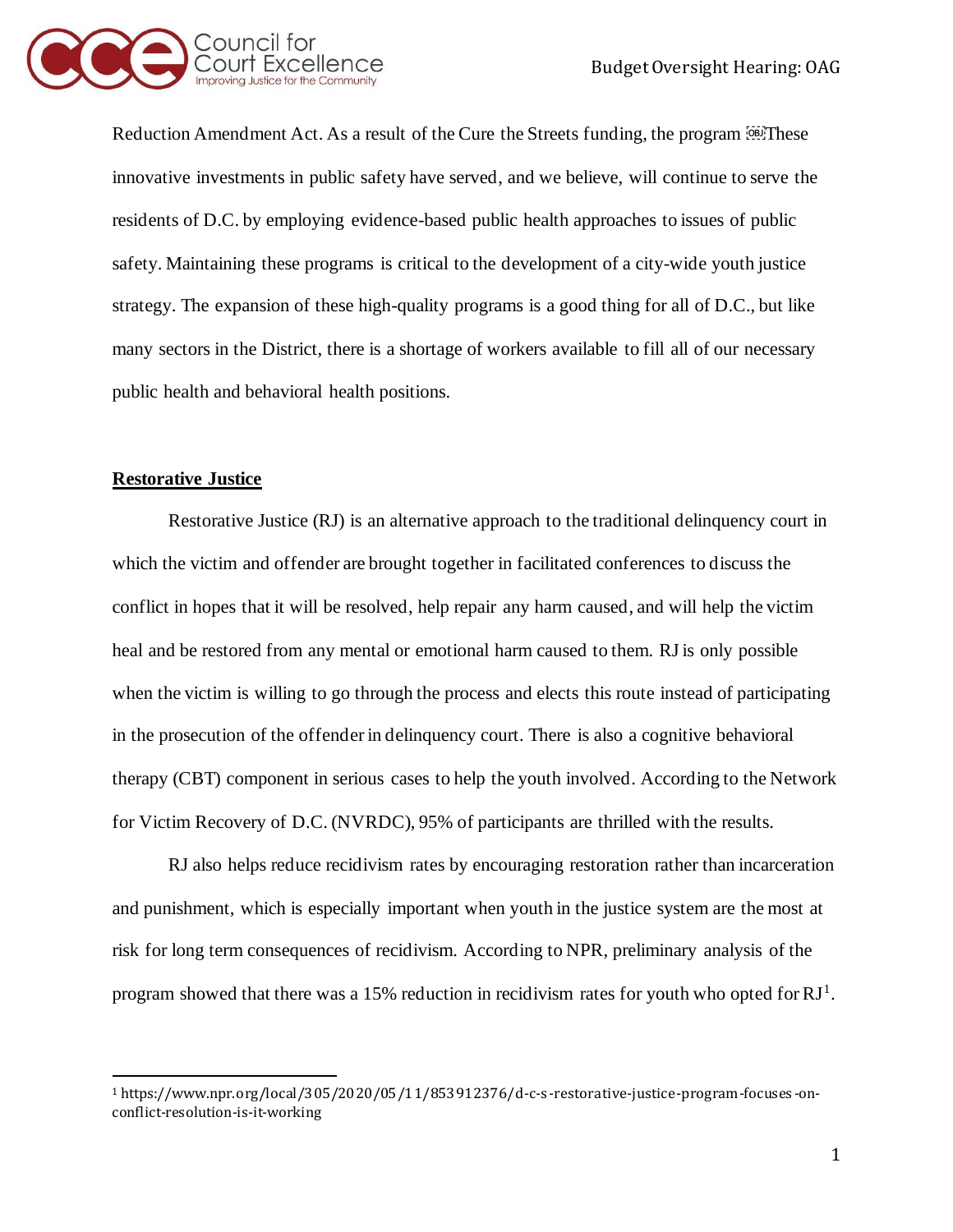

NPR noted that since the program was started in 2016, 118 conferences have been successfully conducted through OAG<sup>2</sup> .

OAG is currently commissioning an external study of RJ to determine its effectiveness and recidivism rates through a review of the program's qualitative and quantitative data with complete results of the study expected to be available within the next two years. In the FY22 Performance Oversight response, the OAG reported that based on recent surveys conducted six months after participating in RJ, 94% of victims indicate they were satisfied and 96% indicated they felt that they could express their feelings about being victimized making them a main participant instead of just a witness to the incident<sup>3</sup>. While this program has heralded important successes as the nation's first restorative justice program within a prosecutor's office, long term success will rely on a continued commitment to this non-punitive, diversionary approach as part of a comprehensive strategy that this Committee has taken thus far.

# **Alternatives to the Court Experience**

Working in tandem with the Department of Human Services and other government agencies, the Alternatives to the Court Experience (ACE) Diversion Program aims to divert court-involved youth away from prosecution by instead placing them in community support services to address underlying issues<sup>4</sup>. The program identifies potential causes of the behaviors that led to an arrest and assesses the needs of the youth to help address the issues and keep them from exhibiting the same behaviors again. This program not only provides intensive treatment services, and keeps participating youth out of the delinquency system. Data shows that within the

<sup>2</sup> Id.

<sup>3</sup> FY22 Office of the Attorney General Performance Oversight Responses to D.C. Council

<sup>4</sup> https://dhs.dc.gov/page/alternatives-court-experience-ace-diversion-program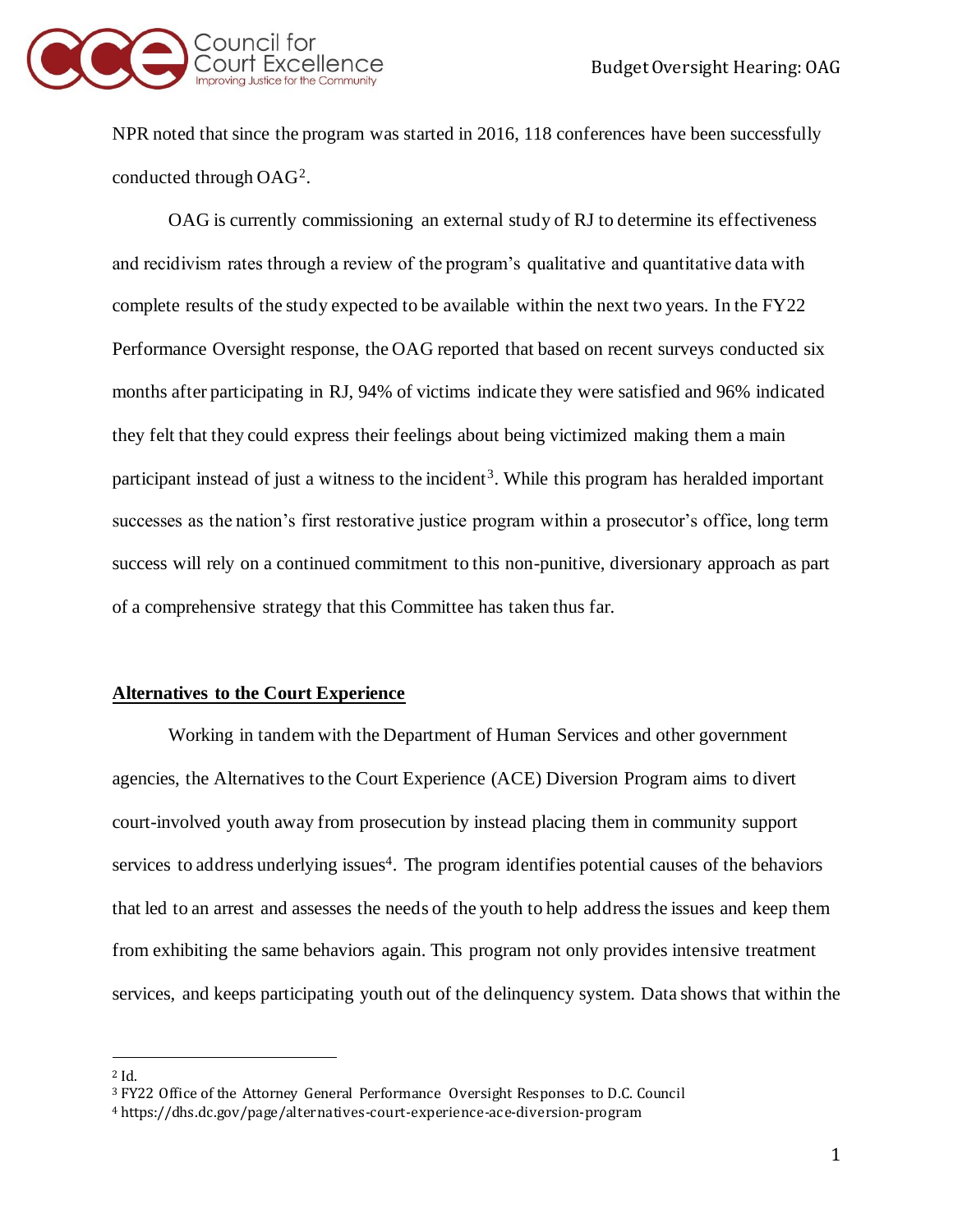

first three years of the program, more than 1,500 youth were referred to the program and 81% of the youth involved had not been rearrested as of 2017<sup>5</sup> .

Data shows that diversion is more effective in reducing recidivism than conventional judicial interventions. When youth assessed as low risk are diverted, they are 45% less likely to reoffend than comparable youth facing formal court processing<sup>6</sup>. We ask that the Committee continue to ensure these programs are funded as a matter of good public policy and to decrease the harmful impacts of system involvement like decreased graduation rates, homelessness, increased mental health issues and deeper system involvement<sup>7</sup>.

#### **Cure the Streets**

Cure the Streets(CTS) is a pilot public safety program aimed at reducing gun violence. It operates in discrete high violence neighborhoods using a data-driven, public-health approach to gun violence by treating it as a disease that can be interrupted, treated, and stopped from spreading. Violence Interrupters perform critical work and face danger in their day-to-day responsibilities. The Council has recognized this crucial work by making an unprecedented investment in the program's expansion<sup>8</sup>. However, while there has been thoughtful consideration and action to ensure the long-term sustainability of the program, the long-term careers of the specialized outreach workers and violence interrupters leading the programs should be considered for investment.

<sup>5</sup> https://www.streetsensemedia.org/article/diversion-program-youth-homel essness/#.YjvzJJrMJQK <sup>6</sup> https://www.aecf.org/blog/what-is-juv enile-

diversion#:~:text=Does%20juvenile%20diversion%20work%3F,youth% 20facing%20formal%20court%20p rocessing

<sup>7</sup> https://www.aecf.org/blog/kids -deserve-better-why-juvenile-detention-reform-matters

<sup>8</sup> https://oag.dc.gov/release/ag-racine-announces-expansion-cure-streets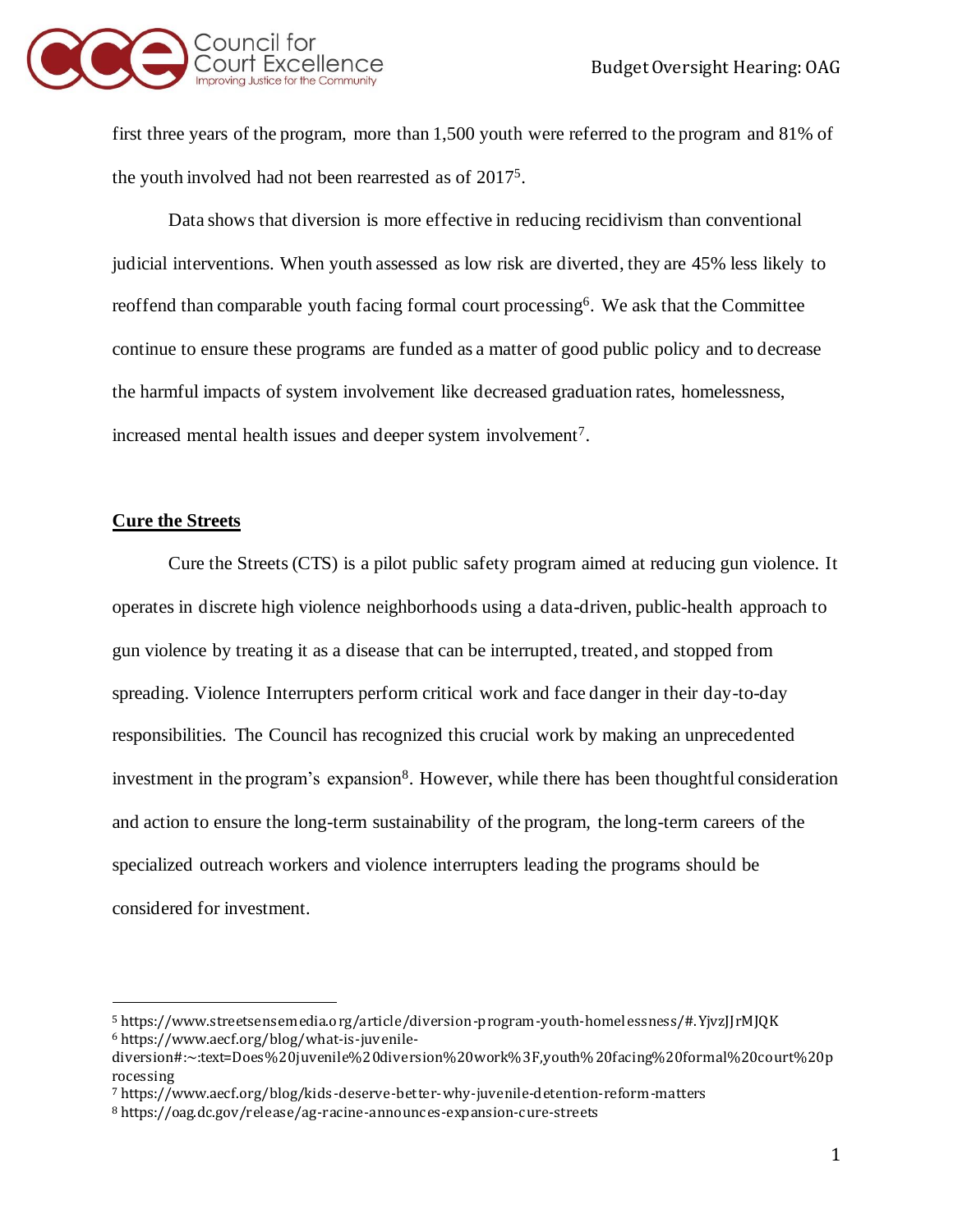

Creating a pathway to post-secondary education and additional employment opportunities is a means to invest and build upon the skills CTS workers have brought to their roles, as well as improving their resume marketability. Violence interrupters rely on a variety of transferable skillsets to effectively perform their jobs – skills that would translate professionally in the traditional areas of public health, education, social work, communications, advocacy, amongst others. While prevalence of gun violence is 10 times more likely to occur in the U.S. than in any other high-income democratic country in the world,<sup>9</sup> the unique skill set, knowledge and background of violence interrupters, which is essential to this approach, cannot be taught. Therefore, supporting the professional development of violence interrupters is not only a useful benefit for workers, but will can help the city address its shortage of workers needed for comprehensive violence prevention and intervention, namely public safety and behavioral health workers.

# **Building a Pipeline of Public Health Professionals**

The second reason I am testifying today is to propose a workforce development model to help D.C. train professionals to fill its growing public health needs.

One way to accomplish this is to create a public health corps similar to the MPD Cadet Corps program. Currently, the MPD Cadet Corps is open to D.C. residents, ages 17-24, who are either currently enrolled in a D.C. high school, received a high school diploma from a D.C. high school or received a GED issued by the District of Columbia. Members of the corps work as part-time civilian employees of MPD earning a salary of \$35,637 while receiving a scholarship

<sup>9</sup> ,https://www.thenationshealth.org/content/50/10/1.3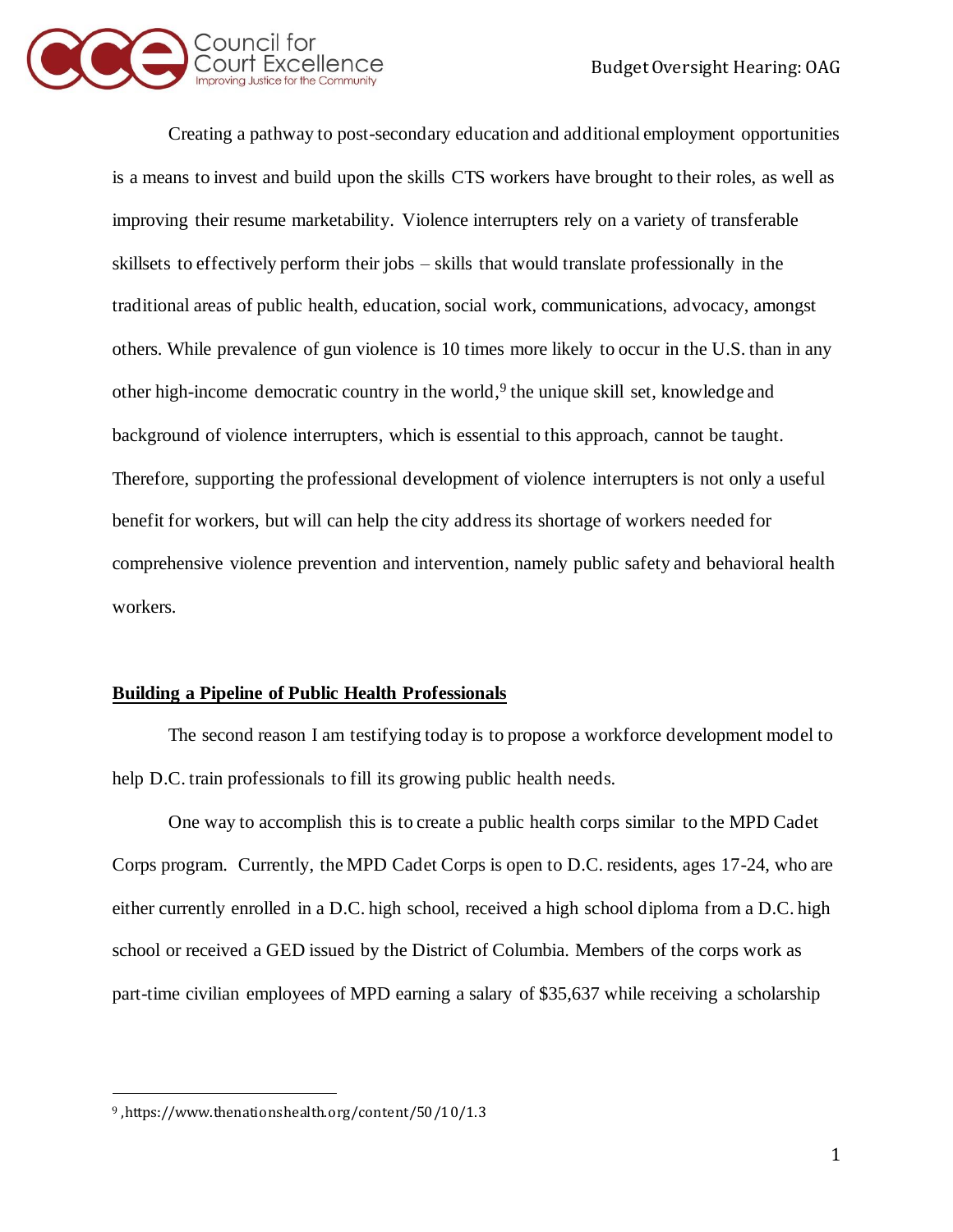

to earn up to 60 credits at UDC Community College, the equivalent of an Associate's Degree. The corps members are set on a track to become an MPD officer.

This workforce development program can be molded to public health-related roles in other agencies with relevant changes to qualifications. Other than the age restrictions, the background and experience that makes violence interrupters uniquely qualified and effective in their current role, excludes them from a number of professional opportunities where their skillset can be useful.

Another complementary program to support the professional development of Cure the Streets workers could be fashioned after the City University of New York Human Services Career Advancement Scholarship<sup>10</sup> in New York City. There, human services workers pursuing an undergraduate degree become eligible for up to 50% scholarships if they have at least one year of experience in the human services sector and have the support of their current human services organization's executive leadership to pursue the degree. There is a 100% scholarship for those pursuing social work licensure that will cover test prep class, prep materials, exams, and licensing fees. Human services workers were selected for the investment because of the critical role they play in the city's service provision. According to research conducted by the city, it was determined that currently employees earning an undergraduate and/or graduate degree was key to their advancement in the sector.

There are a number of workforce development programs in D.C. that sponsor certificate programs,<sup>11</sup> college credits, trade school, and entrepreneurship programs. However, advancement programs catered to attract and sustain Cure the Street employee candidates given their unique

<sup>10</sup> https://www.cuny.edu/about/administration/offices/workforce/human-services-career-advancementscholarship/#1596651260993-b5427ec8-203f

<sup>11</sup> https://www.udc.edu/cc/workforce-development/